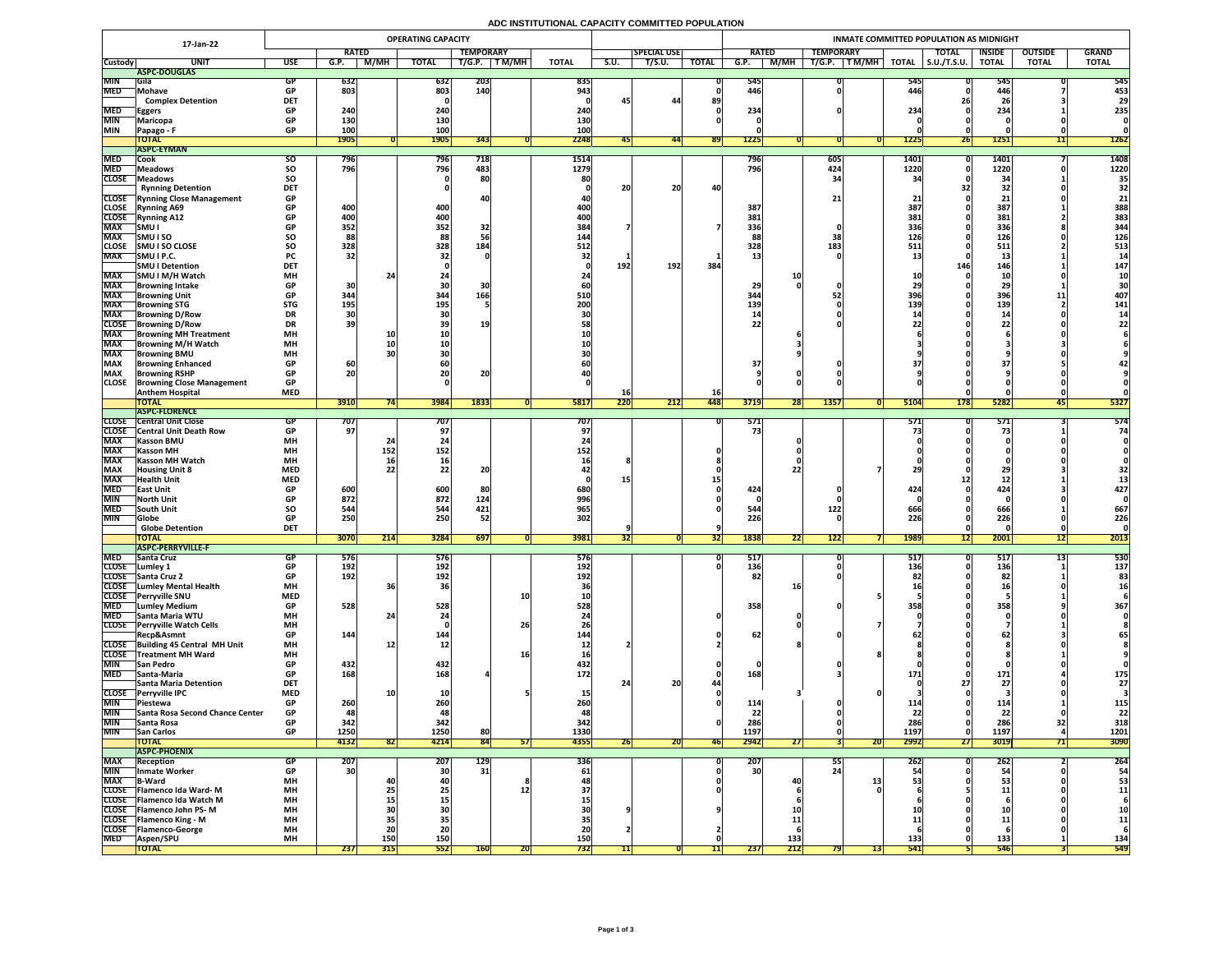# **ADC INSTITUTIONAL CAPACITY COMMITTED POPULATION**

|                          | 17-Jan-22                                                 |                         |                  |              | <b>OPERATING CAPACITY</b> |                  |            |              |             |                    |              | INMATE COMMITTED POPULATION AS MIDNIGHT |                          |              |                     |               |                |              |  |  |  |  |  |
|--------------------------|-----------------------------------------------------------|-------------------------|------------------|--------------|---------------------------|------------------|------------|--------------|-------------|--------------------|--------------|-----------------------------------------|--------------------------|--------------|---------------------|---------------|----------------|--------------|--|--|--|--|--|
|                          |                                                           |                         | <b>RATED</b>     |              |                           | <b>TEMPORARY</b> |            |              |             | <b>SPECIAL USE</b> |              | <b>RATED</b>                            | <b>TEMPORARY</b>         |              | <b>TOTAL</b>        | <b>INSIDE</b> | <b>OUTSIDE</b> | <b>GRAND</b> |  |  |  |  |  |
| <b>Custody</b>           | <b>UNIT</b>                                               | <b>USE</b>              | G.P.             | M/MH         | <b>TOTAL</b>              | T/G.P.           | T M/MH     | <b>TOTAL</b> | <b>S.U.</b> | T/S.U.             | <b>TOTAL</b> | M/MH<br>G.P.                            | TM/MH<br>T/G.P.          | <b>TOTAL</b> | $\vert$ S.U./T.S.U. | <b>TOTAL</b>  | <b>TOTAL</b>   | <b>TOTAL</b> |  |  |  |  |  |
|                          | <b>ASPC-LEWIS</b>                                         |                         |                  |              |                           |                  |            |              |             |                    |              |                                         |                          |              |                     |               |                |              |  |  |  |  |  |
| <b>CLOSE Morey</b>       | <b>Morey Detention</b>                                    | GP/PC<br><b>DET</b>     | <b>800</b>       |              | 800                       |                  |            | 800          | TP.<br>80   |                    | 16 <br>80    | 457                                     |                          | 457          |                     | 457           |                | 458<br>77    |  |  |  |  |  |
| <b>CLOSE</b> Rast        |                                                           | <b>PC</b>               | 404              |              | 404                       |                  |            | 404          |             |                    |              | 373                                     |                          | 373          |                     | 373           |                | 378          |  |  |  |  |  |
| <b>CLOSE</b>             | Rast II                                                   |                         |                  |              |                           |                  |            |              |             |                    |              |                                         |                          |              |                     |               |                |              |  |  |  |  |  |
| <b>CLOSE</b>             | <b>RAST III</b>                                           | rc -                    |                  |              | 70                        |                  |            |              |             |                    |              |                                         |                          |              |                     |               |                |              |  |  |  |  |  |
| <b>MAX</b>               | <b>Rast PC</b>                                            | <b>PC</b>               | 320              |              | 320                       |                  |            | 320          |             |                    |              | 284                                     |                          | 284          |                     | 284           |                | 293          |  |  |  |  |  |
|                          | <b>CLOSE</b> Rast Close Mgt.                              | <b>PC</b>               |                  |              |                           |                  |            |              |             |                    |              |                                         |                          |              |                     |               |                |              |  |  |  |  |  |
|                          | Lewis Medical                                             | <b>MED</b>              |                  |              |                           |                  |            |              |             |                    | <b>17</b>    |                                         |                          |              |                     |               |                |              |  |  |  |  |  |
| <b>MED</b>               | <b>Stiner</b> I                                           | <b>GP</b>               | 378              |              | 378                       | 197              |            | 575          |             |                    |              | 378                                     | <u>11</u>                | 389          |                     | 389           |                | 394          |  |  |  |  |  |
| <b>MED</b>               | <b>Stiner II</b>                                          | <b>GP</b>               | 400              |              | 400                       | 208              |            | 608.         |             |                    |              | 400                                     | 118                      | 518          |                     | 518           |                | 527          |  |  |  |  |  |
| <b>MIN</b>               | <b>Stiner Detention</b><br><b>Bachman PC</b>              | <b>DET</b>              | 300              |              | 300                       | 76               |            | 376          | 70          |                    | <b>70</b>    | 276                                     |                          | 276          |                     | 66<br>276     |                | 68<br>277    |  |  |  |  |  |
|                          | MED Bachman GP                                            | <b>GP</b>               | 300 <sub>l</sub> |              | 300                       |                  |            | 376          |             |                    |              | 798                                     |                          | 2081         |                     | 708           |                | 298          |  |  |  |  |  |
| <b>MED</b>               | <b>Stiner Transitory</b>                                  | <b>TRANS</b>            | <b>JUU</b><br>22 |              | 22                        |                  |            |              |             |                    |              | LJO                                     |                          | 230          |                     | LJO           |                |              |  |  |  |  |  |
|                          | <b>Bachman Detention</b>                                  | <b>DET</b>              |                  |              |                           |                  |            |              | 8Ľ          |                    | 80           |                                         |                          |              |                     |               |                |              |  |  |  |  |  |
|                          | <b>CLOSE</b> Buckley PC                                   |                         | 750              |              | 750                       |                  |            | 750          | 16          |                    | <b>16</b>    | 615                                     |                          | 615          |                     | 615           |                | 622          |  |  |  |  |  |
|                          | <b>CLOSE</b> Buckley PC II                                |                         |                  |              | <b>50</b>                 |                  |            |              |             |                    |              |                                         |                          |              |                     |               |                |              |  |  |  |  |  |
| <b>MED</b>               | <b>Barchey PC I</b>                                       |                         | 370              |              | 370                       | 150              |            | 520          |             |                    |              | 370                                     |                          | 402          |                     | 402           |                | 404          |  |  |  |  |  |
| <b>MED</b><br><b>MED</b> | <b>Barchey PC II</b><br><b>Barchey PC III</b>             |                         | 370              |              | 370<br>60                 | 120              |            | 490          |             |                    |              | 358                                     |                          | 358          |                     | 358           |                | 359<br>22    |  |  |  |  |  |
| <b>MED</b>               | <b>Barchey PC Watch Cells</b>                             | <b>MH</b>               |                  |              |                           |                  | 20         |              |             |                    |              |                                         |                          |              |                     |               |                |              |  |  |  |  |  |
|                          | CLOSE Sunrise Male Minors                                 | <b>GP</b>               |                  |              |                           |                  |            |              |             |                    |              |                                         |                          |              |                     | & &           |                |              |  |  |  |  |  |
|                          | CLOSE Sunrise Femal Minors                                | <b>GP</b>               |                  |              |                           |                  |            |              |             |                    |              |                                         |                          |              |                     |               |                |              |  |  |  |  |  |
|                          | CLOSE Sunrise Minors CDU/Watch                            |                         |                  |              |                           |                  |            |              |             |                    |              |                                         |                          |              |                     |               |                |              |  |  |  |  |  |
| <b>MIN</b>               | <b>TEagle Point Second Chance Center</b>                  | <b>GP</b>               | 300              |              | 300                       |                  |            | 300          |             |                    |              | 196'                                    |                          | <b>196</b>   |                     | <b>196</b>    |                | 197          |  |  |  |  |  |
|                          | <b>TOTAL</b>                                              |                         | 5104             |              | 5104                      | 850              | ZU         | <b>5974</b>  | 279         |                    | 279          | 4154                                    | <b>161</b>               | 4327<br> 12  | 227                 | 4554          | 491            | 4603         |  |  |  |  |  |
| <b>MIN</b>               | <b>ASPC-SAFFORD</b><br><b>Fort Grant</b>                  |                         |                  |              | 588                       |                  |            |              |             |                    |              |                                         |                          | <b>336</b>   |                     |               |                | 336          |  |  |  |  |  |
|                          | <b>Miles Detention</b>                                    | GP<br><b>DET</b>        | 588              |              |                           | <b>160</b>       |            | 748          |             | 24                 | 49           | 336                                     |                          |              |                     | 336           |                |              |  |  |  |  |  |
| <b>MIN</b>               | <b>Sanam</b>                                              | <b>GP</b>               | 615              |              | 615                       |                  |            | 711          |             |                    |              | 233                                     |                          | 233          |                     | 233           |                | 233          |  |  |  |  |  |
| <b>MED</b>               | <b>Tonto</b>                                              | <b>PC</b>               | 250              |              | 250                       | 160              |            | 410          |             |                    |              | 250                                     |                          | 251          |                     | 251           |                | 252          |  |  |  |  |  |
|                          | <b>Tonto Detention</b>                                    | <b>DET</b>              |                  |              |                           |                  |            |              |             |                    |              |                                         |                          |              |                     |               |                |              |  |  |  |  |  |
|                          | <b>TOTAL</b>                                              |                         | 1453             |              | <b>1453</b>               | 416              |            | 1869         |             | 24                 |              | 819                                     |                          | 820          |                     | 837           |                | 840          |  |  |  |  |  |
|                          | <b>ASPC-TUCSON</b>                                        |                         |                  |              |                           |                  |            |              |             |                    |              |                                         |                          |              |                     |               |                |              |  |  |  |  |  |
|                          | CLOSE Cimarron                                            | GP.<br><b>DET</b>       | 648              |              | 648                       |                  |            | 648          |             | 48 <sub>1</sub>    | 96           | 602                                     |                          | 6021         |                     | 602           |                | 608<br>93    |  |  |  |  |  |
|                          | <b>Cimarron Detention</b><br><b>CLOSE</b> Rincon MH Watch | <b>MH</b>               |                  |              | 79                        |                  |            | 85           |             |                    |              | 42                                      |                          |              |                     | 93<br>42      |                |              |  |  |  |  |  |
|                          | <b>CLOSE</b> Rincon Medical                               | <b>MED</b>              |                  |              |                           |                  |            |              |             |                    |              |                                         |                          |              |                     | 62            |                |              |  |  |  |  |  |
|                          | CLOSE Rincon S.N.U.                                       | <b>MED</b>              |                  |              | 16I                       |                  |            |              |             |                    |              |                                         |                          |              |                     |               |                |              |  |  |  |  |  |
|                          | <b>CLOSE</b> Cimarron Transitory                          | <b>TRANS</b>            |                  |              |                           |                  |            |              |             |                    |              |                                         |                          |              |                     |               |                |              |  |  |  |  |  |
| <b>CLOSE</b> Rincon      |                                                           | <b>GP</b>               | 340              |              | 340                       |                  |            | <b>340</b>   |             |                    |              | 336                                     |                          | 336          |                     | 336           |                | 336          |  |  |  |  |  |
|                          | <b>CLOSE</b> Rincon MH Program                            | <b>MH</b>               |                  | 256          | 256                       |                  |            | 256          |             |                    |              | 191                                     |                          | 191          |                     | 191           |                | 192          |  |  |  |  |  |
| <b>MAX</b>               | <b>Rincon MH Program II</b>                               | <b>MH</b>               |                  | 149          | <b>149</b>                |                  |            | 152          |             |                    |              | 87                                      |                          |              |                     | 87            |                | 91           |  |  |  |  |  |
| <b>MAX</b><br><b>MED</b> | <b>Rincon MH Watch II</b><br><b>Santa Rita</b>            | <b>MH</b><br><b>GP</b>  | 768              |              | 768                       |                  | 20         | 768          |             |                    |              | 707                                     |                          | 707          |                     | 707           |                | 713          |  |  |  |  |  |
| <b>MED</b>               | Manzanita S.N.U.                                          | <b>MED</b>              |                  |              | 25                        |                  | <b>20</b>  |              |             |                    |              |                                         |                          |              |                     | 42            |                |              |  |  |  |  |  |
| <b>MED</b>               | Manzanita                                                 | <b>GP</b>               | 179              |              | 179                       | 107              |            | 286.         |             |                    |              | 179                                     |                          | 222          | <b>NA</b>           | 222           |                | 223          |  |  |  |  |  |
|                          | MED Manzanita Second Chance Center                        | <b>GP</b>               | 481              |              | 48                        |                  |            |              |             |                    |              | 29                                      |                          |              | <b>NAI</b>          | 29            |                | <b>29</b>    |  |  |  |  |  |
| <b>MED</b>               | <b>Manzanita Watch Cells</b>                              | <b>MH</b>               |                  |              |                           |                  |            |              |             |                    |              |                                         |                          |              |                     |               |                |              |  |  |  |  |  |
| <b>MED</b>               | Manzanita Residential                                     | <b>MED</b>              |                  |              | 58                        |                  |            |              |             |                    |              |                                         |                          |              |                     |               |                | 57           |  |  |  |  |  |
|                          | <b>Manzanita Detention</b>                                | <b>DET</b>              |                  |              |                           |                  |            |              | <b>12</b>   | 11                 | 23           |                                         |                          |              |                     |               |                |              |  |  |  |  |  |
| <b>MED</b>               | Winchester                                                | <b>GP</b><br><b>DET</b> | 400              |              | 400                       | 336              |            | <b>736</b>   |             |                    |              | 400                                     | 271                      | 671          |                     | 671           |                | 678          |  |  |  |  |  |
|                          | <b>Winchester Detention</b><br><b>Complex Detention</b>   | <b>DET</b>              |                  |              |                           |                  |            |              | 40          | <b>12</b><br>40    | 24<br>80     |                                         |                          |              |                     |               |                | 62           |  |  |  |  |  |
| <b>MIN</b>               | Catalina                                                  | <b>GP</b>               | 360              |              | 360                       |                  |            | 360          |             |                    |              | 356                                     |                          | 356          |                     | 356           |                | 357          |  |  |  |  |  |
| <b>MIN</b>               | Whetstone                                                 | <b>GP</b>               | 1250             |              | 1250                      |                  |            | 1250         |             |                    |              | 982                                     |                          | 982          |                     | 982           |                | 982          |  |  |  |  |  |
|                          | <b>TOTAL</b>                                              |                         | 3993             | 607          | <b>4600</b>               | 467              |            | <b>5116</b>  | 178         | 111                | 289          | 3591<br>417                             | 314                      | 4339<br> 17  | 229                 | 4568          |                | 4602         |  |  |  |  |  |
|                          | <b>ASPC-WINSLOW</b>                                       |                         |                  |              |                           |                  |            |              |             |                    |              |                                         |                          |              |                     |               |                |              |  |  |  |  |  |
| <b>MIN</b>               | <b>Coronado</b>                                           | GP.                     | 492              |              | 492                       | 136              |            | 628          |             |                    |              | <b>127</b>                              |                          | 127          |                     | <b>127</b>    |                | <b>127</b>   |  |  |  |  |  |
| CLOSE Kaibab             |                                                           | GP                      | 800              |              | 800                       |                  |            | 800          |             |                    |              | 671                                     |                          | 671          |                     | 671           |                | 676          |  |  |  |  |  |
| <b>MIN</b>               | <b>Complex Detention</b><br><b>Apache</b>                 | <b>DET</b><br><b>GP</b> | 334              |              | 334                       | 80               |            | 414          | 20          |                    | 39           | 334                                     | 16                       |              |                     | 350           |                | 350          |  |  |  |  |  |
|                          | <b>Apache Detention</b>                                   | <b>DET</b>              |                  |              |                           |                  |            |              |             |                    | 12           |                                         |                          |              |                     |               |                |              |  |  |  |  |  |
|                          | <b>TOTAL</b>                                              |                         | <b>1626</b>      |              | 1626                      | 216              |            | 1842         | 32          |                    | <b>PTI</b>   | 1132                                    | 16                       | 1148         |                     | <b>1167</b>   |                | <b>1172</b>  |  |  |  |  |  |
|                          | <b>ASPC-YUMA</b>                                          |                         |                  |              |                           |                  |            |              |             |                    |              |                                         |                          |              |                     |               |                |              |  |  |  |  |  |
| <b>MED</b>               | Cheyenne                                                  | GP                      | <b>800</b>       |              | 800                       | 324              |            | 1124         |             |                    |              | 726                                     |                          | 726          |                     | 726           |                | 744          |  |  |  |  |  |
|                          | <b>Cheyenne Detention</b>                                 | <b>DET</b>              |                  |              |                           |                  |            |              | 40          | <b>39</b>          | 79           |                                         |                          |              | 58                  |               |                | 62           |  |  |  |  |  |
| <b>MIN</b>               | Cocopah                                                   | <b>GP</b>               | 250              |              | 250                       | <b>80</b>        |            | 330          |             |                    |              |                                         |                          |              |                     |               |                |              |  |  |  |  |  |
| <b>CLOSE</b>             | Dakota Y13                                                | <b>GP</b>               | 800              |              | 800                       |                  |            | 800          | <b>16</b>   |                    | <b>16</b>    | 372                                     |                          | 372          |                     | 372           |                | 380          |  |  |  |  |  |
| <b>MED</b>               | <b>Dakota Detention</b><br>Cibola                         | <b>DET</b><br><b>GP</b> | 1250             |              | 1250                      | <b>16</b>        |            | 1266         | 80          |                    | 80           | 843                                     |                          | 843          |                     | 843           |                | 75<br>855    |  |  |  |  |  |
| <b>MIN</b>               | La Paz                                                    | <b>GP</b>               | 1250             |              | 1250                      |                  |            | 1250         |             |                    |              | 715                                     |                          | 715          |                     | 715           |                | 717          |  |  |  |  |  |
|                          | <b>TOTAL</b>                                              |                         | 4350             |              | 4350                      | <b>420</b>       |            | 4770         | <b>136</b>  | <b>391</b>         | <b>175</b>   | 2656                                    |                          | 2656         | <b>131</b>          | 2787          | 46             | 2833         |  |  |  |  |  |
|                          | <b>TOTAL IN-STATE</b>                                     |                         | 29780            | <u> 1292</u> | <b>31072</b>              | <b>5486</b>      | <b>146</b> | <b>36704</b> | <b>1006</b> | <u> 469  </u>      | <b>1475</b>  | 22313<br><b>706</b>                     | <b>2053</b><br><b>69</b> | 25141        | 871                 | 26012         | <b>279</b>     | 26291        |  |  |  |  |  |
|                          |                                                           |                         |                  |              |                           |                  |            |              |             |                    |              |                                         |                          |              |                     |               |                |              |  |  |  |  |  |